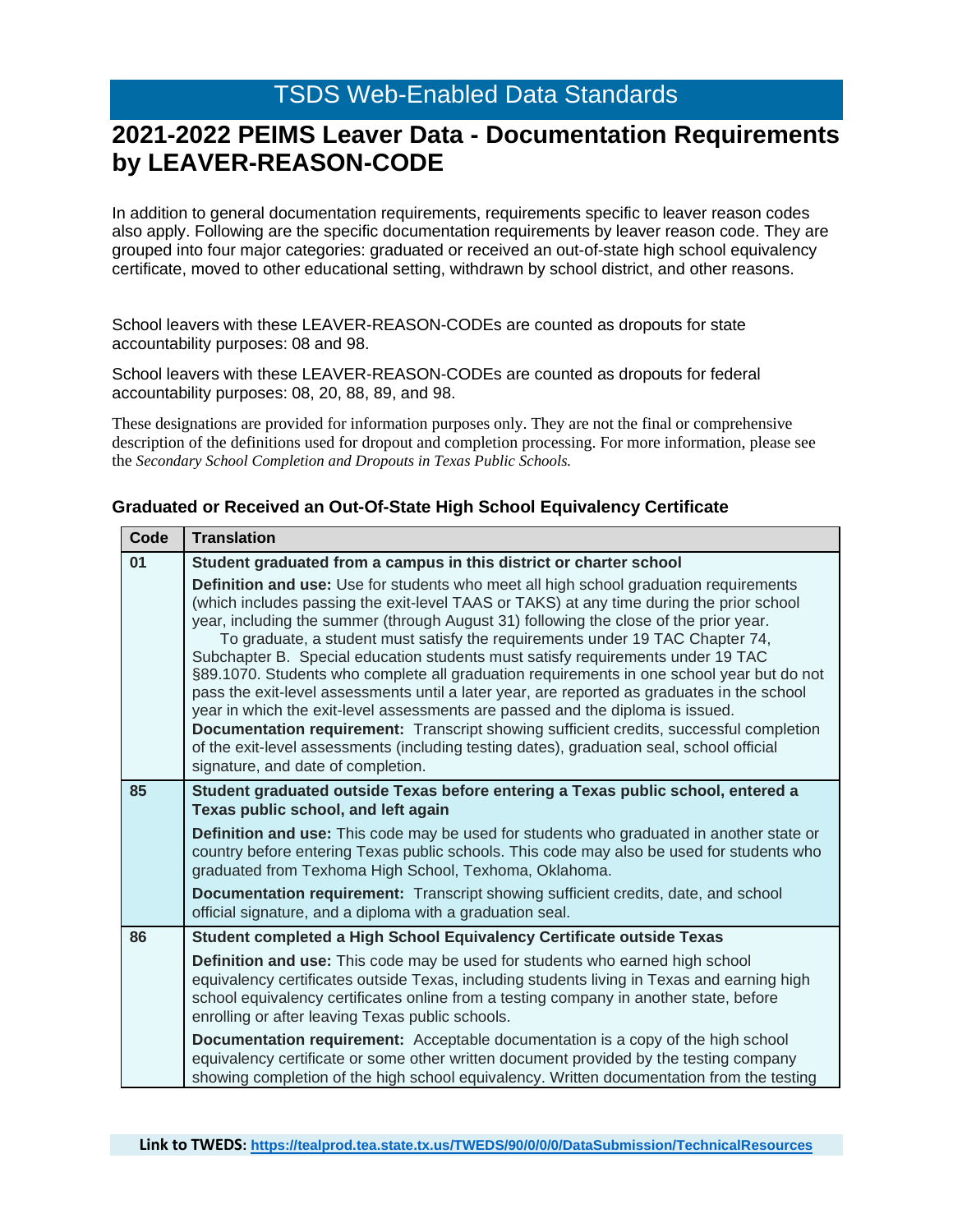## **2021-2022 PEIMS Leaver Data - Documentation Requirements by LEAVER-REASON-CODE**

| Code | <b>Translation</b>                                                                                                                                                                                                                                                                                                                                                                                                                                                                                                                                                                                                                                                                     |
|------|----------------------------------------------------------------------------------------------------------------------------------------------------------------------------------------------------------------------------------------------------------------------------------------------------------------------------------------------------------------------------------------------------------------------------------------------------------------------------------------------------------------------------------------------------------------------------------------------------------------------------------------------------------------------------------------|
|      | company must include the date of high school equivalency completion, location, address,<br>and contact information of the company.                                                                                                                                                                                                                                                                                                                                                                                                                                                                                                                                                     |
| 90   | Student graduated from another state under provisions of the Interstate Compact on<br><b>Educational Opportunity for Military Children</b>                                                                                                                                                                                                                                                                                                                                                                                                                                                                                                                                             |
|      | <b>Definition and use:</b> Per TEC §162.002, student lives in the household of an active-duty<br>military service person, transferred into Texas public schools at the beginning of or during<br>his or her senior year, did not meet requirements to graduate from Texas public schools, did<br>meet requirements to graduate from a school in the sending state, and, under provisions of<br>the Interstate Compact on Educational Opportunity for Military Children, graduated from a<br>school or district in the sending state.<br>Documentation requirement: Transcript showing sufficient credits, date, and school official<br>signature, or a diploma with a graduation seal. |

#### **Moved to Other Educational Setting**

| Code | <b>Translation</b>                                                                                                                                                                                                                                                                                                                                                                                                                                                                                                                                                                                                                                                                              |
|------|-------------------------------------------------------------------------------------------------------------------------------------------------------------------------------------------------------------------------------------------------------------------------------------------------------------------------------------------------------------------------------------------------------------------------------------------------------------------------------------------------------------------------------------------------------------------------------------------------------------------------------------------------------------------------------------------------|
| 24   | Student entered college and is working towards an Associate's or<br><b>Bachelor's degree</b>                                                                                                                                                                                                                                                                                                                                                                                                                                                                                                                                                                                                    |
|      | <b>Definition and use:</b> This code is for students who leave secondary<br>school to enter college early. It should be used for students who are<br>enrolled full-time (at least 9 credit hours per semester). This code is<br>also for students who leave school to enter a dual-credit program<br>established by the Texas Legislature at the Texas Academy of<br>Mathematics and Science at the University of North Texas, the Texas<br>Academy of Leadership in the Humanities at Lamar University, the<br>Texas Academy of Mathematics and Science at the University of<br>Texas at Brownsville, and the Texas Academy of International Studies<br>at Texas A&M International University. |
|      | <b>Documentation requirement:</b> Documentation of enrollment in a<br>college or university must indicate that the student is enrolled full-time<br>in an academic program. Per federal requirement, it is not permissible<br>for a district to document that, at the time of withdrawal, the student<br>intended to enter a post-secondary educational setting. Beginning with<br>students leaving in the 2011-12 school year, a district must document<br>that the student has actually entered a post-secondary educational<br>setting. One of the following types of documentation is required to<br>verify enrollment:                                                                     |
|      | <b>Transcript request.</b> Acceptable documentation of enrollment in college is<br>a records request from the college in which the student is enrolled. Telephone<br>requests must be documented in writing, including the date of the call, the<br>name of the college requesting the records, the name of the person making<br>the request, and the name of the person who received the call. Telephone                                                                                                                                                                                                                                                                                       |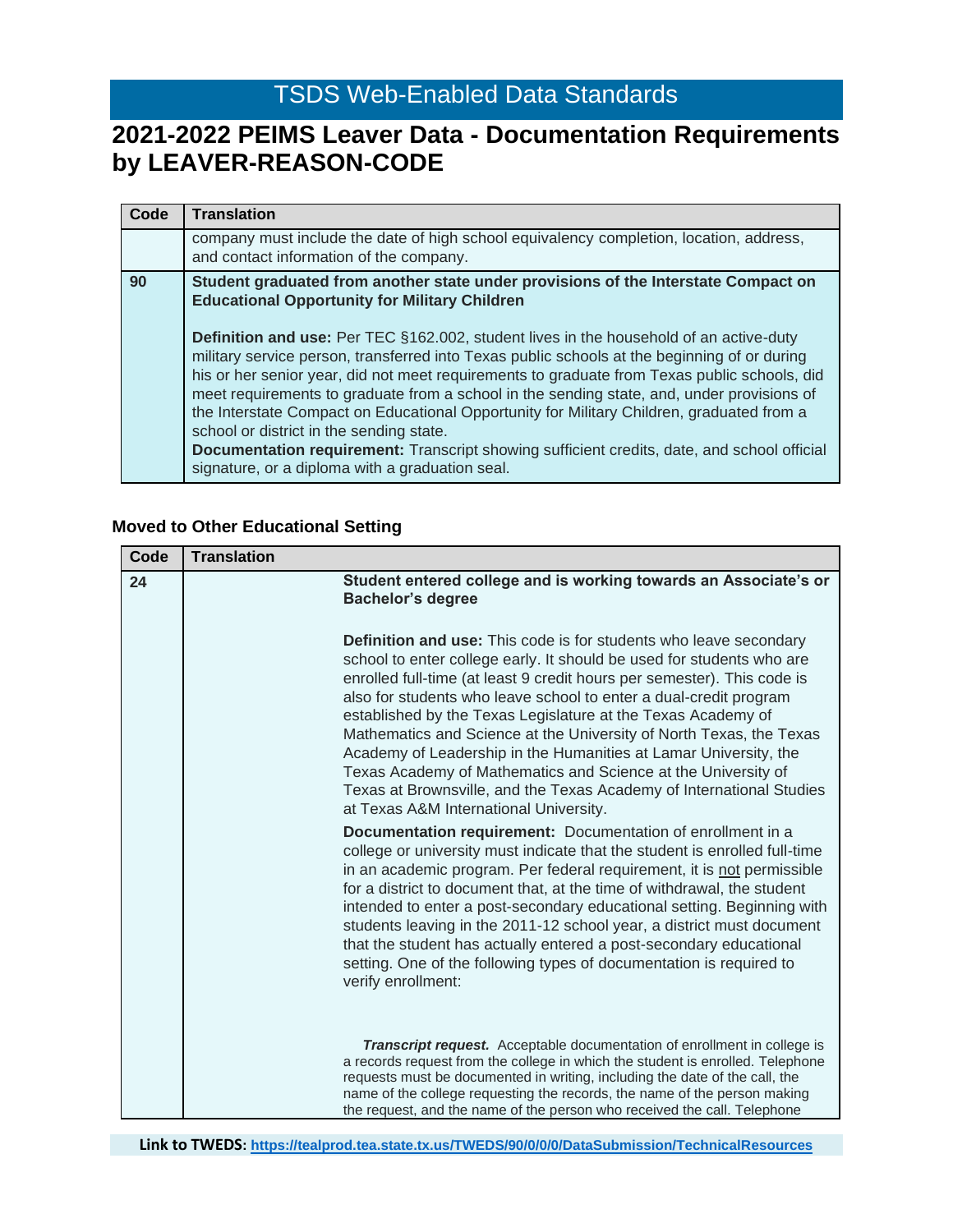## **2021-2022 PEIMS Leaver Data - Documentation Requirements by LEAVER-REASON-CODE**

| Code | <b>Translation</b>                                                                                                                                                                                                                                                                                                                                                                                                                                                                                                                                                                                                                                                                                                                                                                                                                                                                                                                                                      |
|------|-------------------------------------------------------------------------------------------------------------------------------------------------------------------------------------------------------------------------------------------------------------------------------------------------------------------------------------------------------------------------------------------------------------------------------------------------------------------------------------------------------------------------------------------------------------------------------------------------------------------------------------------------------------------------------------------------------------------------------------------------------------------------------------------------------------------------------------------------------------------------------------------------------------------------------------------------------------------------|
|      | requests should appear on a standardized, district-approved form. The original<br>form should be included in the student's permanent file. Documentation of the<br>method of records dissemination also must be included in the student's<br>permanent file (e.g., copy of fax activity log, certified mail receipt, encrypted<br>email receipt confirmation, or postage/mail log with complete address<br>information for requesting school).                                                                                                                                                                                                                                                                                                                                                                                                                                                                                                                          |
|      | Verification by an authorized representative of the college. A signed<br>letter from the college verifying enrollment is also acceptable documentation.<br>The letter must state the name and location of the college in which the student<br>is enrolled and the date of enrollment. Other acceptable documentation is<br>written documentation of an oral statement provided by a representative of the<br>college, signed and dated by an authorized representative of the district. The<br>statement should include the name and location of the college and verification<br>that the student is enrolled.                                                                                                                                                                                                                                                                                                                                                          |
|      | Verification by the parent/guardian or qualified student. Acceptable<br>documentation includes a letter, signed and dated from the parent, guardian,<br>or qualified student stating that the student has enrolled in college in a<br>program leading to an associate's or bachelor's degree.                                                                                                                                                                                                                                                                                                                                                                                                                                                                                                                                                                                                                                                                           |
| 60   | <b>Student is home schooled</b>                                                                                                                                                                                                                                                                                                                                                                                                                                                                                                                                                                                                                                                                                                                                                                                                                                                                                                                                         |
|      | Definition and use: Student is being home schooled. This code may be used only for a<br>student whose parent/guardian confirms that the student is pursuing, under direct<br>supervision of the parent/guardian, a curriculum designed to meet basic education goals.<br>The district is not required to obtain evidence that the program being provided meets<br>educational standards.<br><b>Documentation requirement:</b> A district must document that the parent/guardian is home<br>schooling the student. Per federal requirement, it is not permissible for a district to document<br>that, at the time of withdrawal, the student intended to be home schooled. Beginning with<br>students leaving in the 2011-12 school year, the following documentation is required to verify<br>enrollment:<br>Verification by the parent/guardian. A letter, signed and dated, from the<br>parent/guardian stating that the student is being home schooled is acceptable |
|      | documentation. Letters from parents/guardians must indicate the actual date home schooling<br>began.                                                                                                                                                                                                                                                                                                                                                                                                                                                                                                                                                                                                                                                                                                                                                                                                                                                                    |
| 66   | Student was removed by Child Protective Services (CPS) and the district has not been<br>informed of the student's current status or enrollment                                                                                                                                                                                                                                                                                                                                                                                                                                                                                                                                                                                                                                                                                                                                                                                                                          |
|      | Definition and use: This code applies only to Child Protective Services. Private agencies<br>that provide asylum for students do not have the legal authority to remove students from<br>school.                                                                                                                                                                                                                                                                                                                                                                                                                                                                                                                                                                                                                                                                                                                                                                        |
|      | Documentation requirement: Acceptable documentation includes due process<br>documentation supporting the withdrawal; a written statement, signed and dated by the CPS<br>officer, including the CPS officer's name and contact information; or written documentation of<br>an oral statement by a CPS representative that the child was removed, including the CPS<br>representative's name, the date of the conversation, and the signature of the school official.                                                                                                                                                                                                                                                                                                                                                                                                                                                                                                    |
| 81   | Student enrolled in a private school in Texas                                                                                                                                                                                                                                                                                                                                                                                                                                                                                                                                                                                                                                                                                                                                                                                                                                                                                                                           |

**Link to TWEDS: <https://tealprod.tea.state.tx.us/TWEDS/90/0/0/0/DataSubmission/TechnicalResources>**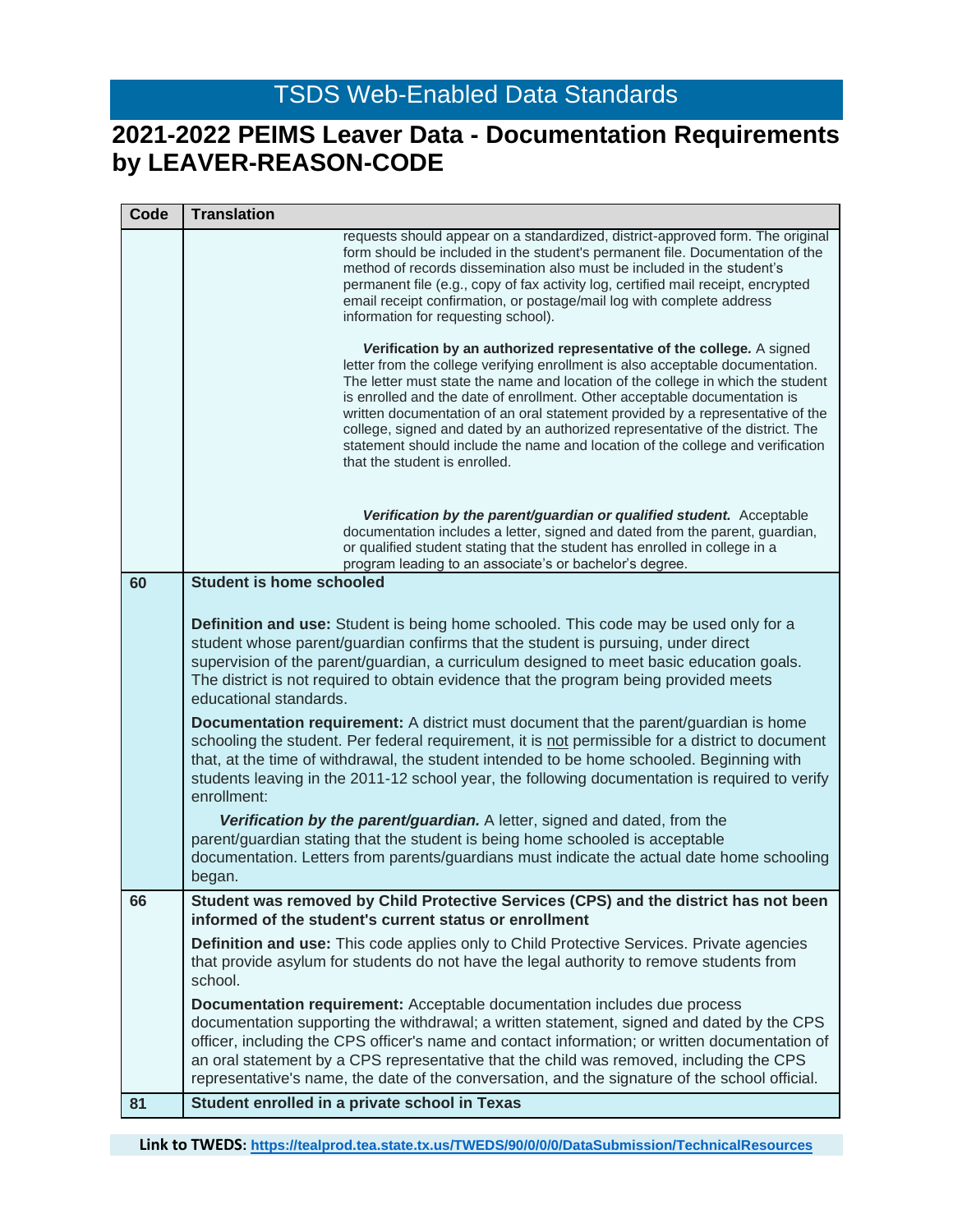| Code | <b>Translation</b>                                                                                                                                                                                                                                                                                                                                                                                                                                                                                                                                                                                                                                                                                                                                                                                                                                                                                                                                                                 |
|------|------------------------------------------------------------------------------------------------------------------------------------------------------------------------------------------------------------------------------------------------------------------------------------------------------------------------------------------------------------------------------------------------------------------------------------------------------------------------------------------------------------------------------------------------------------------------------------------------------------------------------------------------------------------------------------------------------------------------------------------------------------------------------------------------------------------------------------------------------------------------------------------------------------------------------------------------------------------------------------|
| 82   | Student enrolled in a public or private school outside of Texas                                                                                                                                                                                                                                                                                                                                                                                                                                                                                                                                                                                                                                                                                                                                                                                                                                                                                                                    |
|      | Definition and use: Student is enrolled in a private school in Texas (code 81), the Texas<br>Job Corps Diploma Program (code 81), or a public or private school outside Texas (code<br>82). Documentation of actual enrollment is required. This code is also used when a student<br>moves from the district without withdrawing but the district receives a records request.                                                                                                                                                                                                                                                                                                                                                                                                                                                                                                                                                                                                      |
|      | If the student enrolls in another school in the district or another public school district in Texas,<br>a leaver record is not submitted.                                                                                                                                                                                                                                                                                                                                                                                                                                                                                                                                                                                                                                                                                                                                                                                                                                          |
|      | If the district did not assign code 81 or code 82 when the student stopped attending, the<br>district can change the original code assigned to the student when the records request or<br>communication from the parent/guardian or qualified student is received. If the original<br>withdrawal date for the student is later than the date the student enrolled in the other school,<br>the withdrawal date must be changed, and all attendance accounting records affected by this<br>change must be updated.                                                                                                                                                                                                                                                                                                                                                                                                                                                                   |
|      | <b>Documentation requirement:</b> Per federal requirement, it is not permissible for a district to<br>document that, at the time of withdrawal, the student intended to enter another educational<br>setting. Beginning with students leaving in the 2011-12 school year, a district must document<br>that the student has actually enrolled in a private school in Texas, the Texas Job Corps<br>Diploma Program, or a private or public school outside Texas. One of the following types of<br>documentation is required to verify enrollment:                                                                                                                                                                                                                                                                                                                                                                                                                                   |
|      | <b>Transcript request.</b> Acceptable documentation of enrollment in another school is a<br>records request from the school in which the student is enrolled. Telephone requests are<br>acceptable, but they must be documented in writing, including the date of the call, the name<br>of the school requesting the records, the name of the person making the request, and the<br>name of the person who received the call. Telephone requests should appear on a<br>standardized, district-approved form. The original of the form should be included in the<br>student's permanent file. Documentation of the method of records dissemination also must<br>be included in the student's permanent file (e.g., copy of fax activity log, certified mail receipt,<br>encrypted email receipt confirmation, or postage/mail log with complete address information<br>for requesting school).                                                                                      |
|      | Verification by the superintendent or authorized campus or district administrator<br>of the receiving district. A signed letter from the receiving school verifying enrollment is<br>acceptable documentation. The letter must state the name and location of the school in<br>which the student is enrolled and the date of enrollment. Other acceptable documentation is<br>written documentation of an oral statement by a representative of the receiving school<br>providing the name and location of and contact information for the school and verifying that<br>the student is enrolled, signed and dated by an authorized campus or district administrator of<br>the district.<br>Verification by the parent/guardian or qualified student. Acceptable documentation<br>includes a letter, signed and dated, from the parent/guardian or qualified student stating that<br>the student has enrolled in a private school in Texas or a private or public school outside of |
| 87   | Texas leading to the completion of a high school diploma.<br>Student withdrew from/left school to enroll in the Texas Tech University ISD High<br>School Diploma Program or the University of Texas at Austin High School Diploma<br>Program                                                                                                                                                                                                                                                                                                                                                                                                                                                                                                                                                                                                                                                                                                                                       |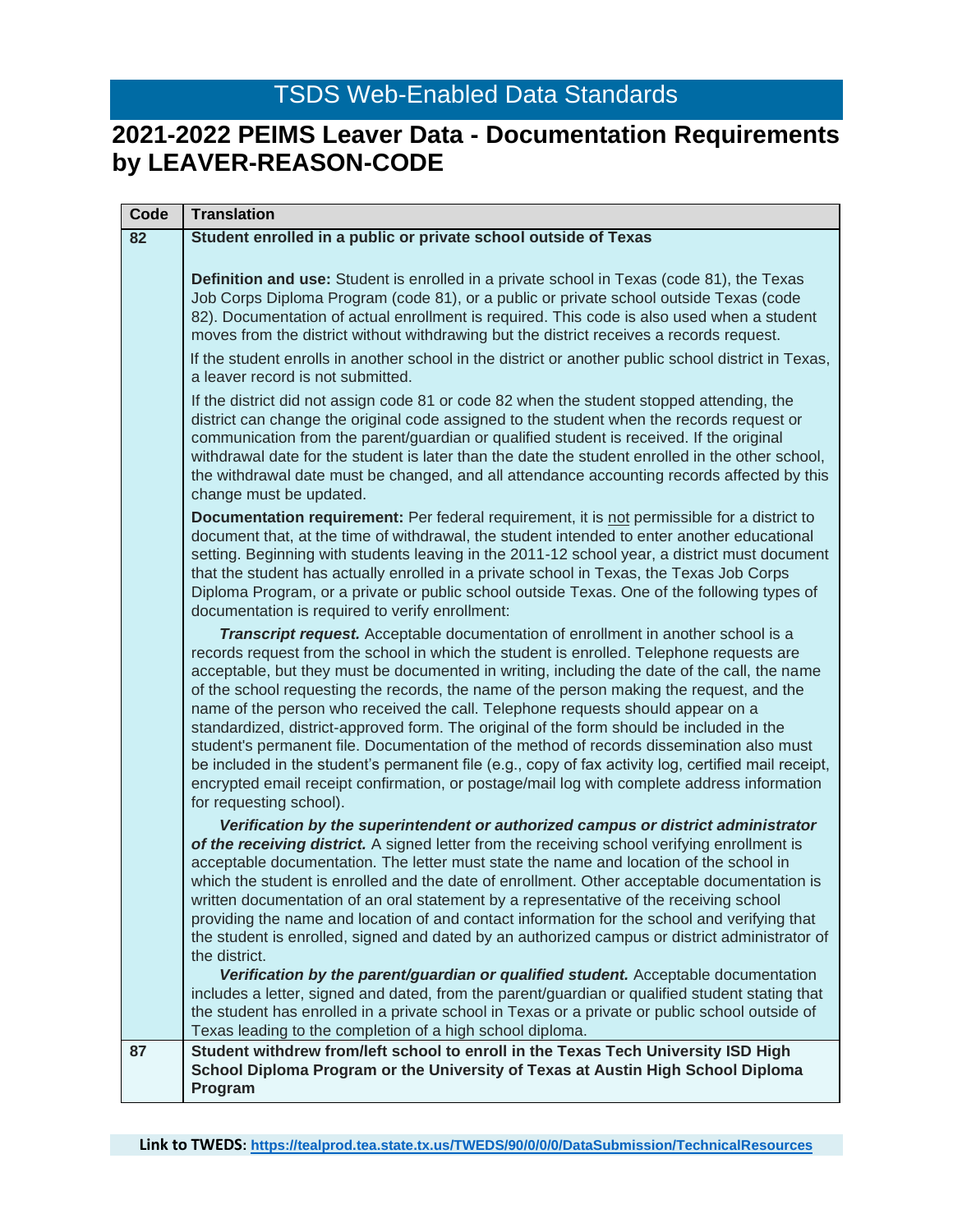## **2021-2022 PEIMS Leaver Data - Documentation Requirements by LEAVER-REASON-CODE**

| Code | <b>Translation</b>                                                                                                                                                                                                                                                                                                                       |
|------|------------------------------------------------------------------------------------------------------------------------------------------------------------------------------------------------------------------------------------------------------------------------------------------------------------------------------------------|
|      | Definition and use: Student was withdrawn from school and parent/guardian or qualified<br>student indicated at time of withdrawal that the student has enrolled in the State Board of<br>Education-authorized Texas Tech University ISD High School Diploma Program or the<br>University of Texas at Austin High School Diploma Program. |
|      | <b>Documentation requirement:</b> The district must receive either a) a records or transcript<br>request from the high school diploma program or b) a letter from the high school diploma<br>program stating that the student is enrolled.                                                                                               |

#### **Withdrawn by School District**

| Code | <b>Translation</b>                                                                                                                                                                                                                                                                                                                                                                                                                                                                                                                                                                                                                                                                                                                    |
|------|---------------------------------------------------------------------------------------------------------------------------------------------------------------------------------------------------------------------------------------------------------------------------------------------------------------------------------------------------------------------------------------------------------------------------------------------------------------------------------------------------------------------------------------------------------------------------------------------------------------------------------------------------------------------------------------------------------------------------------------|
| 78   | Student was expelled under the provisions of TEC §37.007 and cannot return to<br>school                                                                                                                                                                                                                                                                                                                                                                                                                                                                                                                                                                                                                                               |
|      | Definition and use: This code may only be used when:<br>the student was expelled under the provisions of TEC §37.007, and<br>the term of expulsion has not expired or the student's failure to attend school is due to<br>court action.<br>This code may only be used for a student who was expelled for an offense included in TEC<br>§37.007. This code is not intended for use by districts which assign students to a Juvenile<br>Justice Alternative Education Program (JJAEP).                                                                                                                                                                                                                                                  |
|      | Documentation requirement: Due process documentation supporting the expulsion.                                                                                                                                                                                                                                                                                                                                                                                                                                                                                                                                                                                                                                                        |
| 83   | Student was attending and was withdrawn from school by the district when the<br>district discovered that the student was not entitled to enrollment in the district<br>because a) the student was not a resident of the district, b) was not entitled under<br>other provisions of TEC §25.001 or as a transfer student, or c) was not entitled to<br>public school enrollment under TEC §38.001 or a corresponding rule of the Texas<br>Department of State Health Services because the student was not immunized.                                                                                                                                                                                                                   |
|      | Definition and use: This code is for situations in which the district discovers when verifying<br>enrollment information that the student is not entitled to enrollment in the district because the<br>student is not a resident of the district or is not entitled under other provisions of TEC<br>§25.001 or as a transfer student. It is not for a student who was a resident of the district and<br>who stops attending because he/she has moved. This code is also for rare situations in<br>which the student has not met the requirements under TEC §38.001 or a corresponding rule<br>of the Texas Department of State Health Services for immunization, provisional enrollment,<br>or exemption.                            |
|      | Subject to the exceptions in TEC §38.001(c), a student is required to be fully immunized<br>against disease as required by the Texas Department of State Health Services (TEC<br>§38.001(a)). A student may be provisionally admitted if the student has begun the required<br>immunizations and continues to receive the necessary immunizations as rapidly as medically<br>feasible (TEC §38.001(e)). Except as provided by TEC §38.001(c) or by rule of the<br>Department of State Health Services, a student who is not fully immunized and has not<br>begun the required immunizations may not attend school. For further information about<br>enrollment procedures, please see the Student Attendance Accounting Handbook. For |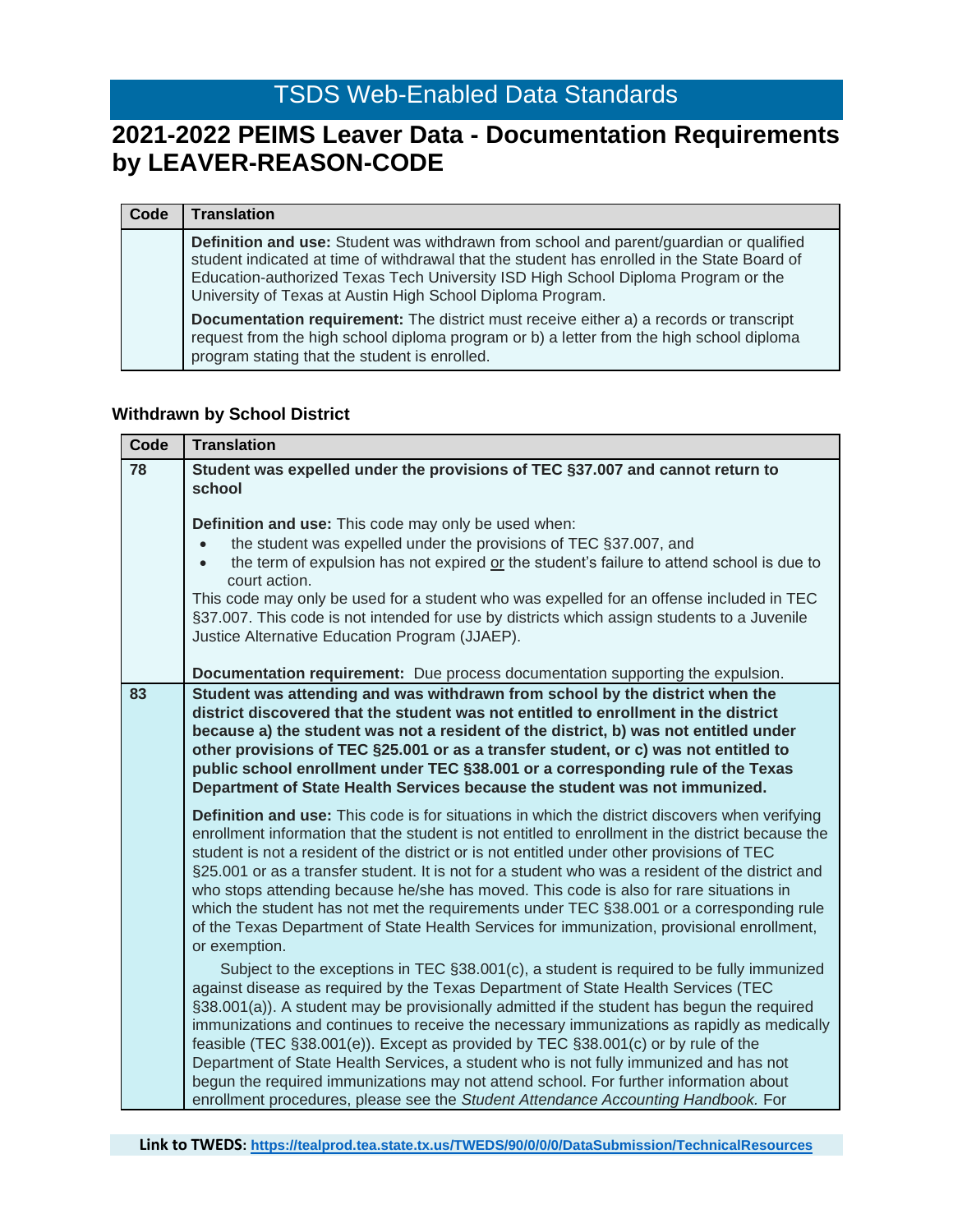## **2021-2022 PEIMS Leaver Data - Documentation Requirements by LEAVER-REASON-CODE**

| Code | <b>Translation</b>                                                                                                                                                                                                                                                                                                                                                                                                                                                                                                                                                                                                                                                                               |
|------|--------------------------------------------------------------------------------------------------------------------------------------------------------------------------------------------------------------------------------------------------------------------------------------------------------------------------------------------------------------------------------------------------------------------------------------------------------------------------------------------------------------------------------------------------------------------------------------------------------------------------------------------------------------------------------------------------|
|      | further information about immunization requirements, immunization exemptions, and<br>immunization documentation, please contact the Texas Department of State Health<br>Services.                                                                                                                                                                                                                                                                                                                                                                                                                                                                                                                |
|      | Documentation requirement: Due process documentation supporting the withdrawal. All<br>district actions to withdraw a student must be documented or the documentation for use of<br>this leaver reason code may be considered insufficient. For purposes of leaver reason code<br>83, due process is defined as completion of the following steps:                                                                                                                                                                                                                                                                                                                                               |
|      | 1. District provides oral or written notice, appropriately documented, to the student's<br>parent, guardian, or qualified student him- or herself of intent to withdraw the student,<br>reasons for the withdrawal, effective date of withdrawal, and date of hearing or<br>conference at which the parent, guardian, or qualified student will have an opportunity<br>to respond to the allegations that the student is not entitled to be enrolled in the<br>district. Steps 2 and 3 are not required for cases in which the parent, guardian or<br>qualified student agrees that the student is not entitled to enrollment in the district. Step<br>4 is always required for charter schools. |
|      | District provides a hearing or conference at which the district presents the reasons for<br>2.<br>withdrawal, and the parent, guardian, or qualified student is given the opportunity to<br>respond to the reasons for withdrawal.                                                                                                                                                                                                                                                                                                                                                                                                                                                               |
|      | District provides a written report to the parent, guardian, or qualified student that<br>3.<br>contains the findings of fact and district decision following the hearing or conference.<br>The written report shall include notice of the parent's, guardian's, or qualified student's<br>right to appeal the district's decision.                                                                                                                                                                                                                                                                                                                                                               |
|      | Charter schools shall notify the school district in which the student resides within three<br>4.<br>business days of withdrawing a student from a charter school, per Texas Administrative<br>Code §100.1211.                                                                                                                                                                                                                                                                                                                                                                                                                                                                                    |

#### **Other Reasons**

| Code | <b>Translation</b>                                                                                                                                                                                                                                                                                                                       |
|------|------------------------------------------------------------------------------------------------------------------------------------------------------------------------------------------------------------------------------------------------------------------------------------------------------------------------------------------|
| 03   | Student died while enrolled in school or during the summer break after completing<br>the prior school year                                                                                                                                                                                                                               |
|      | Definition and use: Self-explanatory.                                                                                                                                                                                                                                                                                                    |
|      | <b>Documentation requirement:</b> Acceptable documentation includes a copy of the death<br>certificate or obituary, a program from the funeral or memorial service, a written statement<br>from the parent or guardian, and written documentation of an oral statement by a parent or<br>guardian stating that the student has died.     |
| 08   | Student (female or male) withdrew from/left school because of pregnancy                                                                                                                                                                                                                                                                  |
|      | <b>Definition and use:</b> This code should be used only if the parent, guardian, or student<br>indicates verbally or in writing that the student is leaving school or left school because of<br>pregnancy. This code should not be assigned based only on the fact that the student is<br>pregnant at the time he or she leaves school. |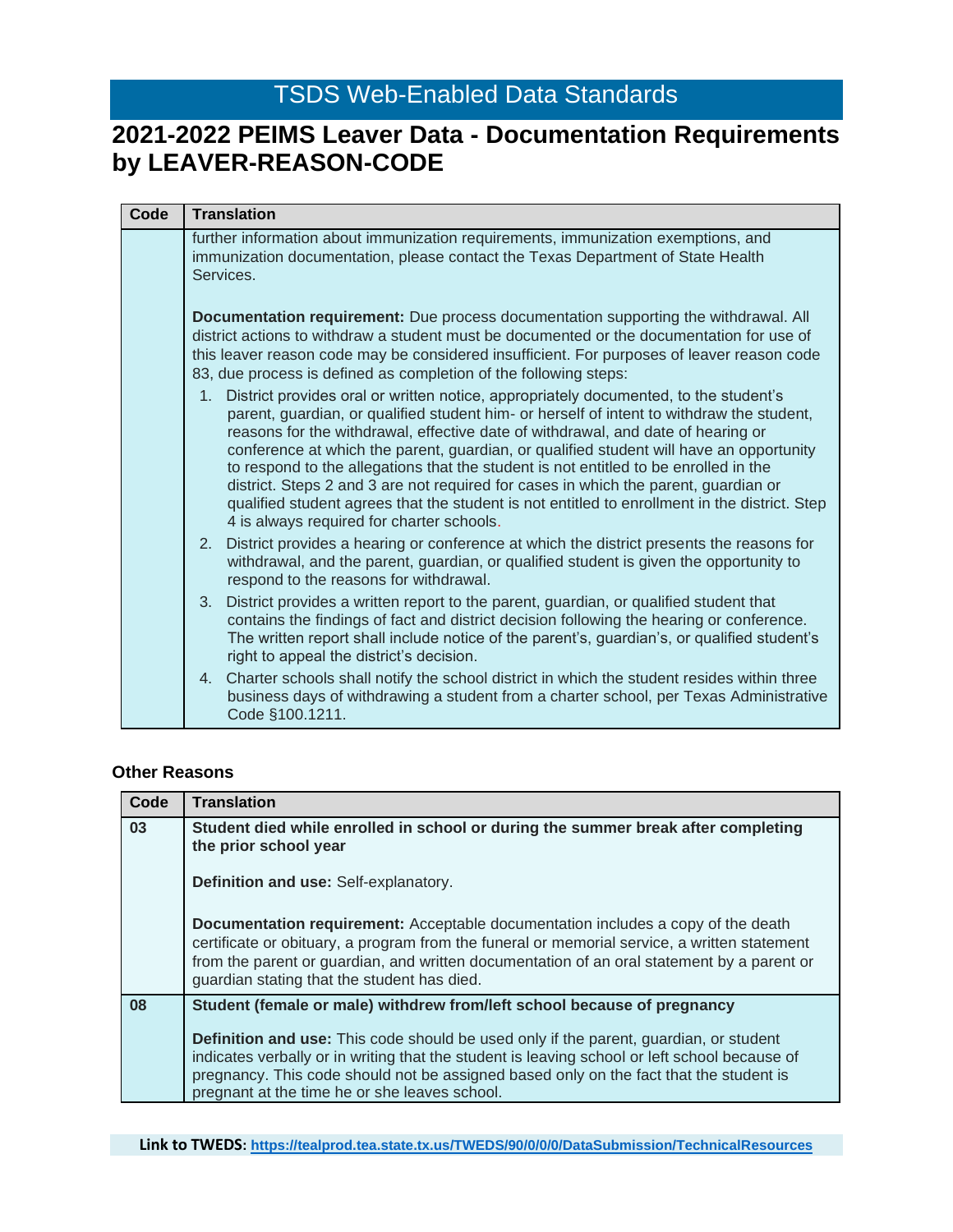| Code | <b>Translation</b>                                                                                                                                                                         |
|------|--------------------------------------------------------------------------------------------------------------------------------------------------------------------------------------------|
|      | This code can be used for female or male students.                                                                                                                                         |
|      |                                                                                                                                                                                            |
|      | Documentation requirement: Acceptable documentation is any written documentation,                                                                                                          |
|      | including documentation of oral statements by the parent, guardian, or student, indicating                                                                                                 |
|      | that the student is leaving school or left school because of pregnancy.                                                                                                                    |
| 16   | Student returned to family's home country or emigrated to another country                                                                                                                  |
|      |                                                                                                                                                                                            |
|      | Definition and use: Use for students who are leaving the United States to return to their<br>home country or emigrate to another country. A student may be leaving with or without         |
|      | family members to live with his or her family, immediate or extended, in their home country                                                                                                |
|      | or in another country. The citizenship of the student is not relevant in assigning this code.                                                                                              |
|      | This code can also be used for foreign exchange students.                                                                                                                                  |
|      | <b>Documentation requirement:</b> Acceptable documentation is a copy of the Transfer                                                                                                       |
|      | Document for Binational Migrant Student completed at the time the student withdraws from                                                                                                   |
|      | school, signed and dated by an authorized campus or district administrator. Acceptable                                                                                                     |
|      | documentation is also a copy of the withdrawal form signed and dated by the                                                                                                                |
|      | parent/guardian or qualified student and a campus or district administrator. The withdrawal<br>form should indicate that the student is leaving school because the student is returning to |
|      | their home country or emigrating to another country and should specify the destination. An                                                                                                 |
|      | original signature is not required on withdrawal forms received in the district by fax.                                                                                                    |
|      | Withdrawal forms received by e-mail do not need to be physically signed by the                                                                                                             |
|      | parent/guardian or qualified student. A signed letter from the parent/guardian or qualified                                                                                                |
|      | student stating that the student is leaving school because the student is returning to their<br>home country or emigrating to another country is also acceptable documentation.            |
|      | Acceptable documentation for foreign exchange students includes a written, signed, and                                                                                                     |
|      | dated statement from the student's host family or the foreign student advisor verifying the                                                                                                |
|      | student's return to his or her home country or emigrating to another country. Other                                                                                                        |
|      | acceptable documentation is written documentation of an oral statement by a parent, adult<br>neighbor, or other adult with knowledge of the family's whereabouts, signed and dated by an   |
|      | authorized campus or district administrator.                                                                                                                                               |
|      |                                                                                                                                                                                            |
| 20   | Student withdrew from/left school because of a medical injury                                                                                                                              |
|      | Definition and use: Students who have suffered a condition, injury, or illness that requires                                                                                               |
|      | substantial medical care and leaves the student unable to attend school and assigned to a                                                                                                  |
|      | medical or residential treatment facility are entitled to receive educational services. This                                                                                               |
|      | code may be used if educational services are refused by the qualified student or the<br>student's parent or guardian and the student is withdrawn from school.                             |
|      | Local Education Agencies (LEAs) should be aware, however, that if the illness, condition, or                                                                                               |
|      | injury suffered by the student leads the LEA to suspect that the illness, condition, or injury                                                                                             |
|      | has resulted in a disability identified under the Individuals with Disabilities Education Act                                                                                              |
|      | (IDEA), along with a corresponding need for special education and related services, the LEA                                                                                                |
|      | must comply with federal law requiring public agencies to locate, evaluate, and identify                                                                                                   |
|      | students with disabilities who need special education and related services. In this situation,<br>once the LEA obtains informed consent from the parent, guardian, or qualified student    |
|      | consistent with the consent requirements in 34 C.F.R. § 300.300, it must conduct a full and                                                                                                |
|      | individual initial evaluation (FIE) for the student pursuant to the IDEA. The leaver code may                                                                                              |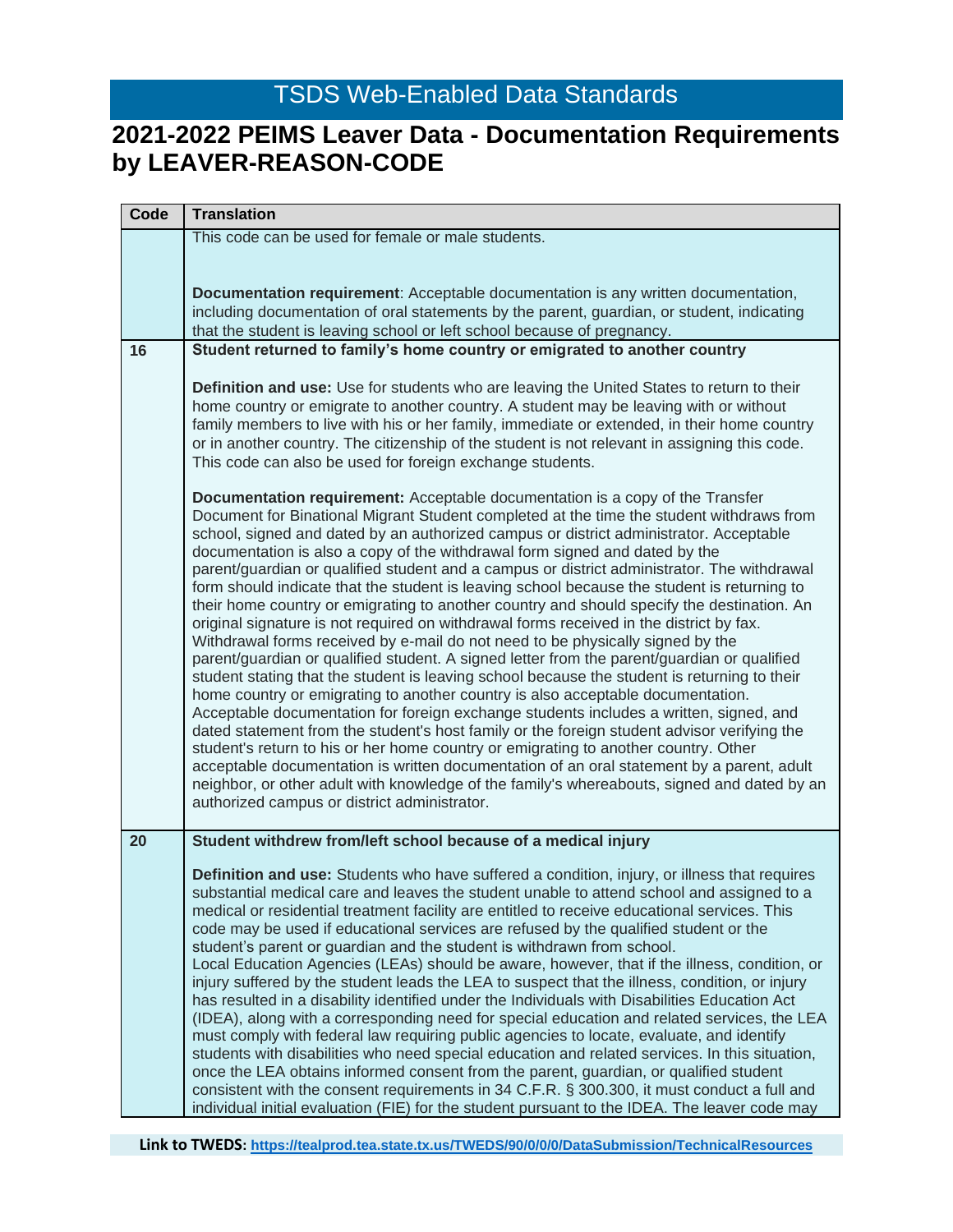| Code | <b>Translation</b>                                                                                                                                                                                                                                                                                                                                                                                                                                                                                                                                                                                                                                                                                                                                                                                                                                                                                                                                                                                                                                                                                                                                                                                                                                                                                                                                                                                                                                                                                                                                                                                                                                                                                                                                                                                                                                                                                                                                                                                                                                                                                                                                                                                                                                                                                                                                                                                                                                                                                                                                                                                                  |
|------|---------------------------------------------------------------------------------------------------------------------------------------------------------------------------------------------------------------------------------------------------------------------------------------------------------------------------------------------------------------------------------------------------------------------------------------------------------------------------------------------------------------------------------------------------------------------------------------------------------------------------------------------------------------------------------------------------------------------------------------------------------------------------------------------------------------------------------------------------------------------------------------------------------------------------------------------------------------------------------------------------------------------------------------------------------------------------------------------------------------------------------------------------------------------------------------------------------------------------------------------------------------------------------------------------------------------------------------------------------------------------------------------------------------------------------------------------------------------------------------------------------------------------------------------------------------------------------------------------------------------------------------------------------------------------------------------------------------------------------------------------------------------------------------------------------------------------------------------------------------------------------------------------------------------------------------------------------------------------------------------------------------------------------------------------------------------------------------------------------------------------------------------------------------------------------------------------------------------------------------------------------------------------------------------------------------------------------------------------------------------------------------------------------------------------------------------------------------------------------------------------------------------------------------------------------------------------------------------------------------------|
|      | be used in this situation if the parent, guardian, or qualified student denies the LEA's request                                                                                                                                                                                                                                                                                                                                                                                                                                                                                                                                                                                                                                                                                                                                                                                                                                                                                                                                                                                                                                                                                                                                                                                                                                                                                                                                                                                                                                                                                                                                                                                                                                                                                                                                                                                                                                                                                                                                                                                                                                                                                                                                                                                                                                                                                                                                                                                                                                                                                                                    |
|      | for an FIE, refuses educational services, and withdraws the student from school.                                                                                                                                                                                                                                                                                                                                                                                                                                                                                                                                                                                                                                                                                                                                                                                                                                                                                                                                                                                                                                                                                                                                                                                                                                                                                                                                                                                                                                                                                                                                                                                                                                                                                                                                                                                                                                                                                                                                                                                                                                                                                                                                                                                                                                                                                                                                                                                                                                                                                                                                    |
|      | <b>Documentation requirement:</b> For general education students, acceptable documentation<br>includes a written statement or an oral statement by the parent, guardian, or qualified<br>student properly documented by a designated LEA staff member that: (a) the student has<br>suffered a condition, injury, or illness that requires substantial medical care; (b) the student is<br>unable to attend school as a result; (c) the student has been assigned to a medical or<br>residential treatment facility; (d) the student has been offered education services; and (e) the<br>parent, guardian, or qualified student has refused those services.<br>With respect to students receiving special education and related services, the refusal to<br>accept these services should be in writing pursuant to 34 C.F.R. § 300.300(b)(4). Acceptable<br>documentation in this case, thus, includes a written statement or an oral statement by a<br>parent, guardian, or qualified student properly documented by a designated LEA staff<br>member that: (a) the student has suffered a condition, injury, or illness that requires<br>substantial medical care; (b) the student is unable to attend school as a result; (c) the<br>student has been assigned to a medical or residential treatment facility; and (d) the student<br>has been offered education services. A refusal or revocation of consent for special education<br>services, however, should be in a written statement (rather than a documented oral<br>statement) from the parent, guardian, or qualified student and maintained in the student's<br>eligibility folder pursuant to 19 TAC § 89.1075(a).<br>If the student was not identified as eligible for special education prior to the illness, condition,<br>or injury at issue, and the LEA suspects that the illness, condition, or injury has resulted in a<br>disability and corresponding need for special education and related services, the following<br>documentation is acceptable: a written statement or an oral statement by the parent,<br>guardian, or qualified student properly documented by a designated LEA staff member that:<br>(a) the student has suffered a condition, injury, or illness that requires substantial medical<br>care; (b) the student is unable to attend school as a result; (c) the student has been<br>assigned to a medical or residential treatment facility; (d) the student has been offered an<br>FIE and education services, and (e) the parent, guardian, or qualified student has refused<br>both the FIE and education services. |
| 88   | Student was ordered by a court to attend a High School Equivalency program and has                                                                                                                                                                                                                                                                                                                                                                                                                                                                                                                                                                                                                                                                                                                                                                                                                                                                                                                                                                                                                                                                                                                                                                                                                                                                                                                                                                                                                                                                                                                                                                                                                                                                                                                                                                                                                                                                                                                                                                                                                                                                                                                                                                                                                                                                                                                                                                                                                                                                                                                                  |
|      | not earned a Texas Certificate of High School Equivalency (TxCHSE)                                                                                                                                                                                                                                                                                                                                                                                                                                                                                                                                                                                                                                                                                                                                                                                                                                                                                                                                                                                                                                                                                                                                                                                                                                                                                                                                                                                                                                                                                                                                                                                                                                                                                                                                                                                                                                                                                                                                                                                                                                                                                                                                                                                                                                                                                                                                                                                                                                                                                                                                                  |
|      | Definition and use: This code is for students who are court-ordered to attend a high school<br>equivalency program and have not earned a TxCHSE certificate at any time during the prior<br>school year, including the summer (through August 31) following the close of the prior year.                                                                                                                                                                                                                                                                                                                                                                                                                                                                                                                                                                                                                                                                                                                                                                                                                                                                                                                                                                                                                                                                                                                                                                                                                                                                                                                                                                                                                                                                                                                                                                                                                                                                                                                                                                                                                                                                                                                                                                                                                                                                                                                                                                                                                                                                                                                            |
|      | <b>Documentation requirement:</b> Acceptable documentation is a copy of the court order                                                                                                                                                                                                                                                                                                                                                                                                                                                                                                                                                                                                                                                                                                                                                                                                                                                                                                                                                                                                                                                                                                                                                                                                                                                                                                                                                                                                                                                                                                                                                                                                                                                                                                                                                                                                                                                                                                                                                                                                                                                                                                                                                                                                                                                                                                                                                                                                                                                                                                                             |
|      | stating that the student has been ordered to attend a high school equivalency program.<br>Documentation must include the name of the student, the date of the order, the name of the                                                                                                                                                                                                                                                                                                                                                                                                                                                                                                                                                                                                                                                                                                                                                                                                                                                                                                                                                                                                                                                                                                                                                                                                                                                                                                                                                                                                                                                                                                                                                                                                                                                                                                                                                                                                                                                                                                                                                                                                                                                                                                                                                                                                                                                                                                                                                                                                                                |
|      | judge making the order, and the county in which the judge presides. The order should state                                                                                                                                                                                                                                                                                                                                                                                                                                                                                                                                                                                                                                                                                                                                                                                                                                                                                                                                                                                                                                                                                                                                                                                                                                                                                                                                                                                                                                                                                                                                                                                                                                                                                                                                                                                                                                                                                                                                                                                                                                                                                                                                                                                                                                                                                                                                                                                                                                                                                                                          |
|      | that the court is ordering the student to attend a high school equivalency program or to take<br>a high school equivalency exam.                                                                                                                                                                                                                                                                                                                                                                                                                                                                                                                                                                                                                                                                                                                                                                                                                                                                                                                                                                                                                                                                                                                                                                                                                                                                                                                                                                                                                                                                                                                                                                                                                                                                                                                                                                                                                                                                                                                                                                                                                                                                                                                                                                                                                                                                                                                                                                                                                                                                                    |
| 89   | Student is incarcerated in a state jail or federal penitentiary as an adult or as a person                                                                                                                                                                                                                                                                                                                                                                                                                                                                                                                                                                                                                                                                                                                                                                                                                                                                                                                                                                                                                                                                                                                                                                                                                                                                                                                                                                                                                                                                                                                                                                                                                                                                                                                                                                                                                                                                                                                                                                                                                                                                                                                                                                                                                                                                                                                                                                                                                                                                                                                          |
|      | certified to stand trial as an adult                                                                                                                                                                                                                                                                                                                                                                                                                                                                                                                                                                                                                                                                                                                                                                                                                                                                                                                                                                                                                                                                                                                                                                                                                                                                                                                                                                                                                                                                                                                                                                                                                                                                                                                                                                                                                                                                                                                                                                                                                                                                                                                                                                                                                                                                                                                                                                                                                                                                                                                                                                                |
|      |                                                                                                                                                                                                                                                                                                                                                                                                                                                                                                                                                                                                                                                                                                                                                                                                                                                                                                                                                                                                                                                                                                                                                                                                                                                                                                                                                                                                                                                                                                                                                                                                                                                                                                                                                                                                                                                                                                                                                                                                                                                                                                                                                                                                                                                                                                                                                                                                                                                                                                                                                                                                                     |